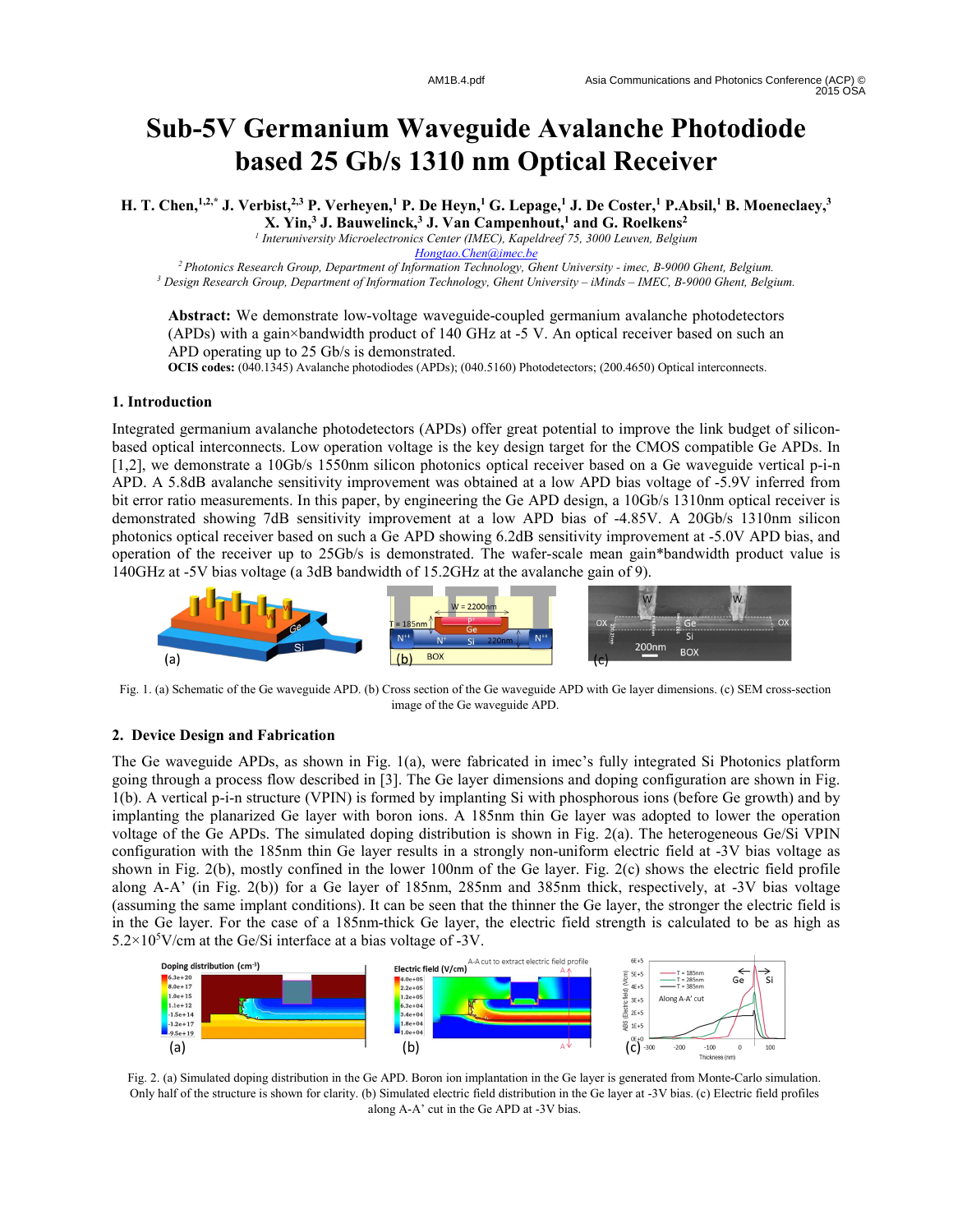# **3. Standalone APD Characteristics**

Static current-voltage characteristics of a 10 km long VPIN Ge APD device are shown in Fig. 3(a). The device has a low dark current of  $\sim$ 10nA at -1V. The light current was measured at 1310nm wavelength under an waveguide referred input optical power of -19.8dBm, -14.8dBm, -9.8dBm and -4.8dBm, respectively. The measured primary responsivity is 0.3A/W at -1V. The light current increases rapidly as the bias voltage surpasses -3V. The avalanche gain extracted from static measurements is consistent for the various input optical powers, as shown in Fig. 3(b). It goes up to  $\sim$ 10 at -5V.



Fig. 3. (a) I-V characteristics of a 10µm long APD device. (b) Avalanche gain extracted from static measurements. (c) wafer-scale primary responsivity data at -1V. (d) Wafer-scale avalanche gain data at -5V.

Wafer-scale measurements of the static device performance were carried out to verify the manufacturability of the Ge APDs. Wafer-scale primary responsivity data (in the bottom half wafer) of the Ge APD at -1V under an input optical power of -19.8dBm are shown in Fig. 3(c). The mean primary responsivity value is 0.3A/W with a standard deviation of 0.06A/W. Fig. 3(d) shows wafer-scale avalanche gain data extracted from static measurements at -5V under an input optical power of -19.8dBm. The mean avalanche gain value is 10.6 with a standard deviation of 2.4.



Fig. 4. (a). Small-signal RF measurements of the  $S_{21}$  parameter at 1310nm wavelength. (b) wafer-scale avalanche gain data. (c) Wafer-scale gain×bandwidth product data. (d) The mean value of measured 3dB O/E bandwidth data versus the mean value of avalanche gain data.

Small-signal radio-frequency (RF) measurements were carried out at 1310nm wavelength using an average input optical power of -14.2dBm. As shown in Fig. 4(a), with increasing bias voltage, the generated low-frequency RF power increases substantially. The wafer-scale avalanche gain data extracted from these small-signal measurements is shown in Fig. 4(b). It reaches a mean value of 9.2 at -5V. The wafer-scale gain×bandwidth product (GBP) data is shown in Fig. 4(c). The mean value is 140GHz at -5V. Fig. 4(d) shows the mean value of the 3dB bandwidth data (at a given reverse bias) as a function of the mean value of avalanche gain data (at that same reverse bias).



Fig. 5. (a) Measured BER at 10Gb/s as a function of input optical power. 10Gb/s eye diagram of the electrical signal with a BER of  $3\times10^{-12}$ (b) from TIA DATA port at -1.1V APD bias under -14.0dBm input optical power (c) from TIA DATA port at -4.85V APD bias under - 21.0dBm input optical power (d) from TIA XDATA port at -1.1V APD bias under -14.0dBm input optical power (e) from TIA XDATA port at -4.85V APD bias under -21.0dBm input optical power, respectively.